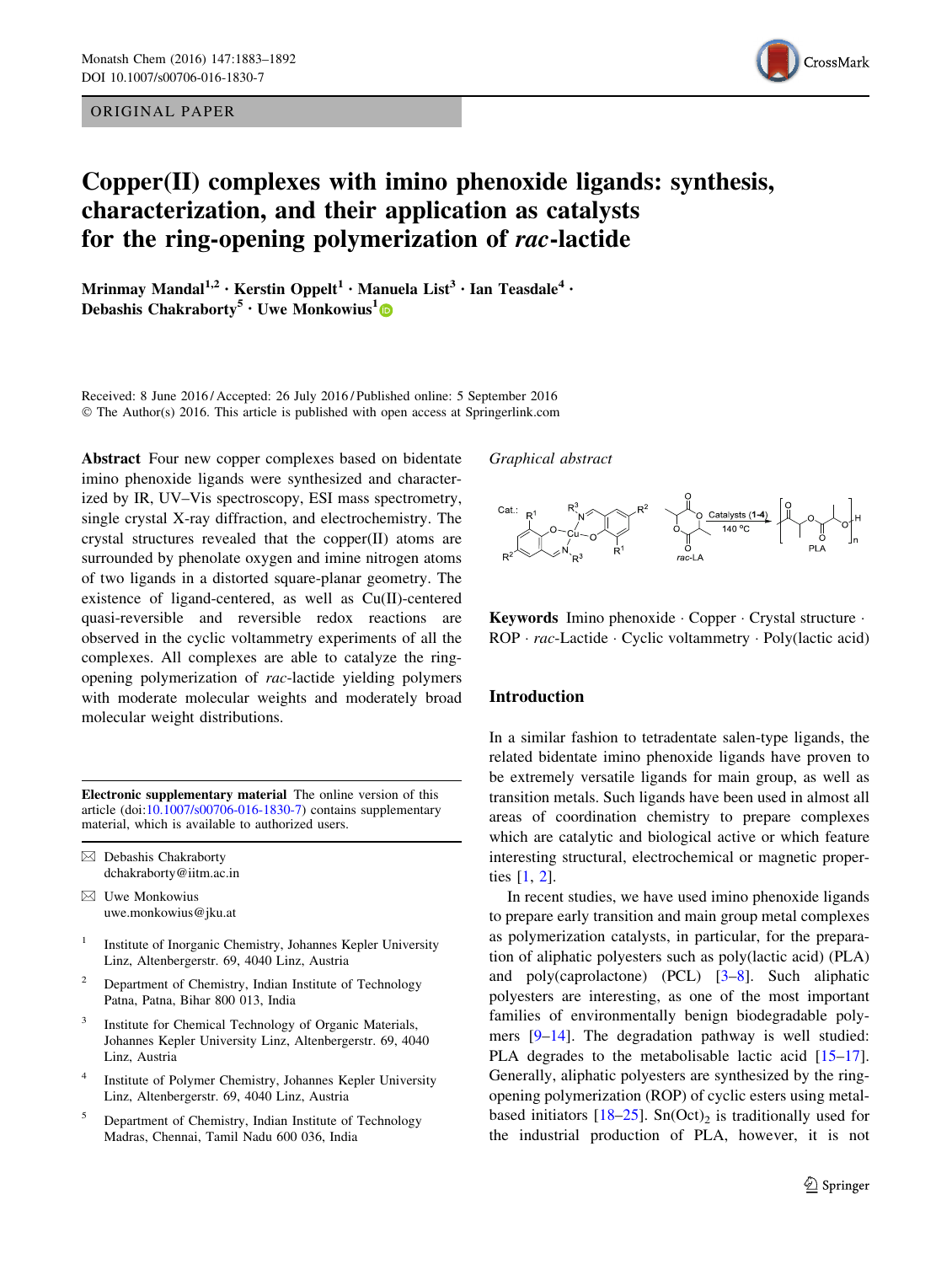**Scheme 1**



suitable for producing PLA for biomedical applications due to the toxicity of the residual metal [[13,](#page-8-0) [26\]](#page-8-0). Therefore, the syntheses of complexes with biologically benign metals are important.

Cu(II)-based catalysts have been widely investigated for the ROP of lactide (LA) before [[27–33\]](#page-8-0). All studied catalytic systems are able to polymerize LA, however, with low activity and selectivity and at high temperatures. More recently, Cu(II) complexes bearing either the ligand set diketiminate/isopropoxide or ligands based on cyclohexane-1,2-diamine were used as catalysts for the polymerization of rac-lactide (rac-LA) [\[34](#page-8-0), [35\]](#page-8-0). The catalysis of these systems was very efficient resulting in the formation of PLA in a controlled manner and displayed very high activities. Also diimino pyrrolide copper alkoxide complexes for the isotactic ROP of rac-LA gives polymers with suitably high  $M_n$  (44–45 kg/mol) and controlled molecular weight distributions (MWDs) (1.0–1.2) [\[36](#page-8-0)]. On the other hand, Wang et al. reported copper complexes bearing bis(imino) phenoxide derived ligands with reactivities which were practically either zero or the formation of only trace polymer was observed for the ROP of e-caprolactone [\[37](#page-8-0)].

In continuation of our previous work on metal complexes containing imino phenoxide ligands, we describe herein the use of these ligands for the synthesis of four novel Cu(II) complexes. In principle, this class of complexes is well studied for different applications [\[38–55](#page-8-0)]. These complexes are easy to prepare and stable towards air and moisture and, therefore, they are much easier to handle compared to the sensitive polymerization catalysts based on 1st, 4th, 5th, and 13th group metals [[3–7\]](#page-8-0). The imino phenoxide ligands used in the study were available from previous studies. Due to the fact that these Cu(II) complexes feature interesting structural, electronic, and spectroscopic properties, we also studied these compounds by single crystal X-ray diffraction, UV–Vis spectroscopy, and spectro-electrochemistry. Finally, their catalytic efficiency towards the polymerization of rac-LA was investigated.

# Results and discussion

#### Synthesis and characterisation

The bidentate imino phenoxide ligands L1–L4 were prepared following a procedure reported in the literature [\[56](#page-8-0), [57](#page-9-0)]: the complexes were synthesized by mixing a methanolic solution of the Schiff base and copper acetate  $(0.5 \text{ mmol})$  in 10 cm<sup>3</sup> methanol. After refluxing for 2 h the complexes 1–4 could be isolated in high yields and purities (Scheme 1).

The purity of the complexes was confirmed by elemental analysis. Electrospray ionization mass spectra show the presence of  $L_2CuH^+/L_2CuNa^+$  ion peaks indicative for a 2:1 structure. The coordination of ligands to the copper $(II)$ atom is also visible in the IR spectra (Figs. S1 and S2): the shift of C=N stretching frequency of the ligands  $(1623-1632 \text{ cm}^{-1})$ ) towards lower frequencies  $(1606-1620 \text{ cm}^{-1})$  upon complexation confirmed the coordination of the azomethine nitrogen to the metal atom. The signals in the  ${}^{1}$ H NMR spectra of all complexes are very broad due to the paramagnetic nature of the Cu(II) ion and hence, no further NMR analysis was performed.

#### Structural studies

All complexes were obtained as crystalline solids suitable for single crystal X-ray analysis by slow evaporation of dichloromethane from their solutions. Because crystals of 4 were of very low quality also the resulting crystallographic data are very poor. Therefore, these data are not discussed here but can be found in the ESI for the sake of completeness (Fig. S3 and Table S1). Detailed crystallographic data for 1–3 are presented in Table [5](#page-7-0). The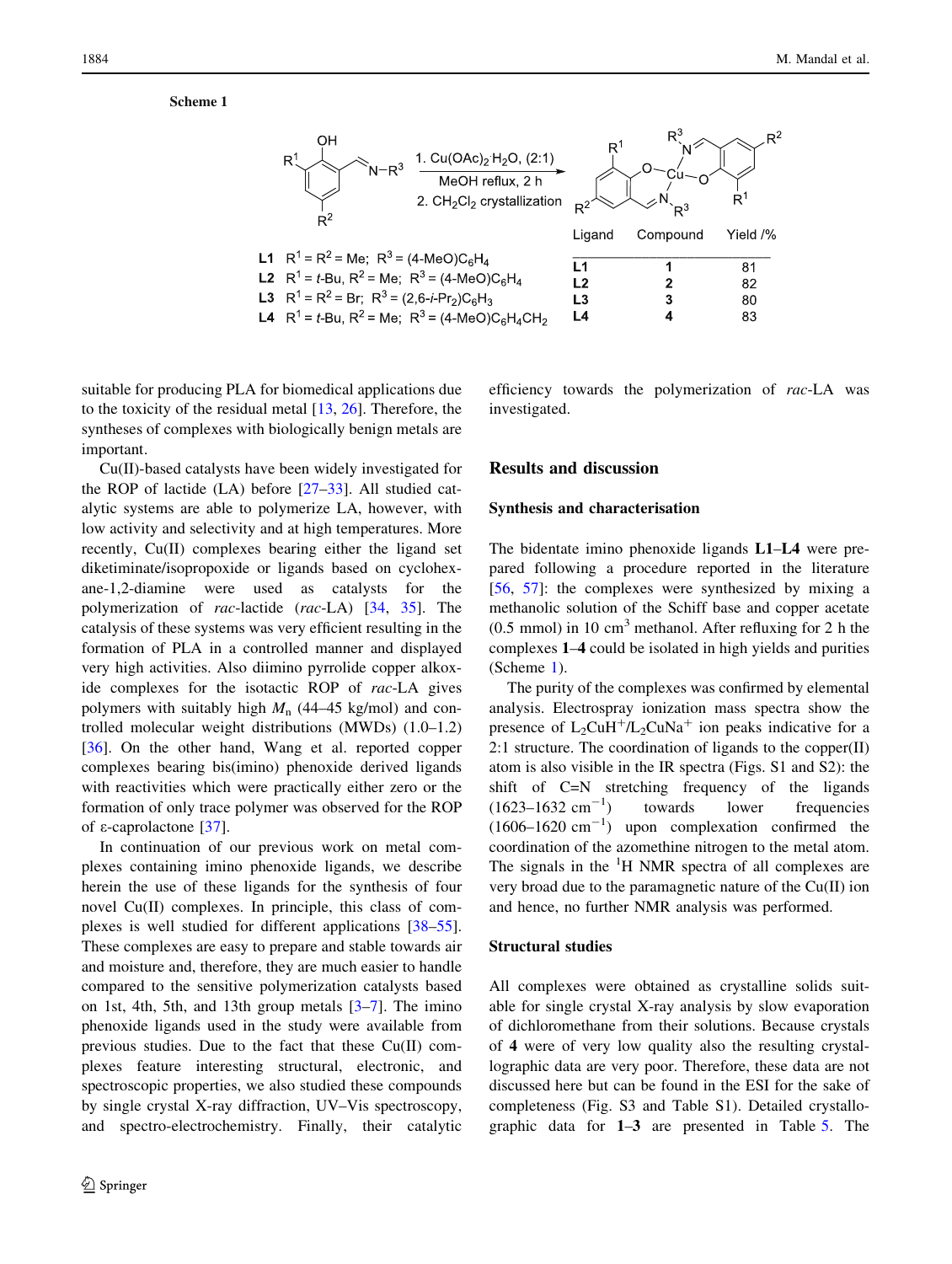

molecular structures of 1–3 are depicted in Fig. 1 and selected bond lengths and bond angles are summarized in Table [1](#page-3-0). Complex 1 was found to crystallize in the orthorhombic space group Fdd2, complex 3 in the triclinic space group  $P$   $\overline{1}$ . For both complexes, the asymmetric unit consist of one half of a formula unit. Complex 2 crystallizes in the monoclinic space group C2/ c, complex 4 in  $P \bar{1}$  with each containing one formula unit per asymmetric unit. In all complexes, the copper atom is coordinated by two phenolate oxygen and two imine nitrogen atoms of the ligands in a *trans* configuration. For 3, the copper atom exists in a perfect squareplanar coordination environment. In the other complexes the coordination geometry deviates considerably from planarity due to steric repulsion of the alkyl-substituents in ortho position of the phenoxide moiety. For 3, the bromine atom is somewhat smaller than the alkyl groups,

which reduces the steric hindrance. Additional stabilization is gained by  $C-Pr/\pi$ -interactions: the bromine atom points directly to the  $\pi$ -system of the phenyl group of the aniline moiety with a distance between the ring plane and the bromine atom of  $\sim$ 3.38 Å which is typical for such interactions [[38,](#page-8-0) [39](#page-8-0)]. In the complexes, the Cu–O bond distances are in average only slightly shorter than the Cu– N bonds ( $\sim$ 1.92 vs.  $\sim$ 1.97 Å). The bite angle of the ligand in 3 is considerably smaller  $(87.95^{\circ})$  than the bite angle of the other three complexes  $(92.1^{\circ}-93.3^{\circ})$ . These structural parameters are very similar to reported examples of this group of complexes [[38–51\]](#page-8-0). For all complexes, the crystal packing is stabilized by multiple interactions like CH/ $\pi$ ,  $\pi/\pi$ , CH/O, and C(benzylic)/ $\pi$ interaction (see crystal packing diagrams in Figs. S4–S6, ESI). The structural parameters for these weak interactions are comparable with literature values [[58–61](#page-9-0)].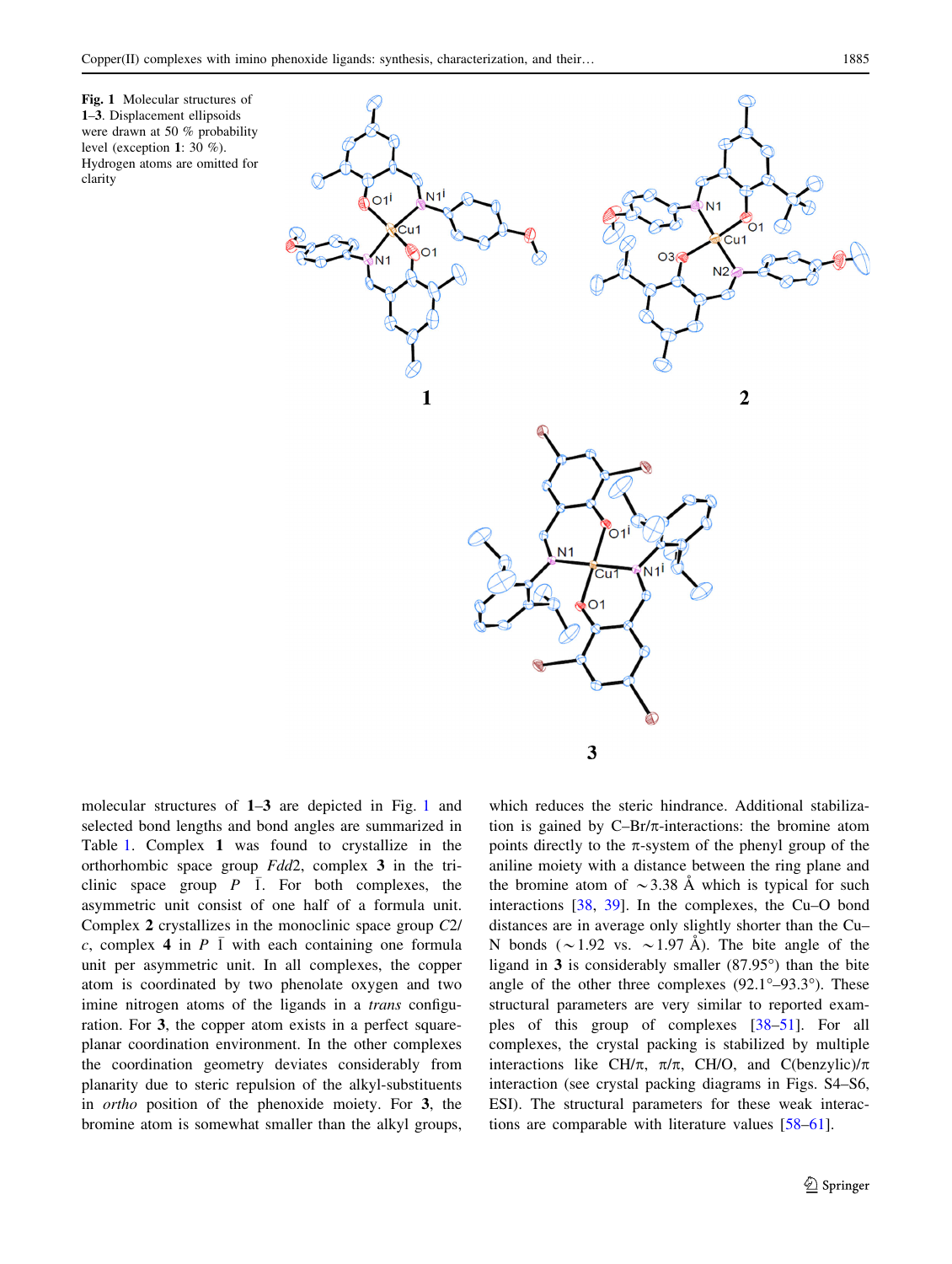<span id="page-3-0"></span>**Table 1** Selected bond lengths/ $\AA$  and bond angles/ $\degree$  for 1–3

|              | 1         | 2                     | 3           |
|--------------|-----------|-----------------------|-------------|
| $Cu-O$       | 1.921(10) | 1.899(3)              | 1.896(3)    |
|              |           | 1.889(3)              |             |
| $Cu-N$       | 1.968(9)  | 1.982(4)              | 1.990(3)    |
|              |           | 1.972(4)              |             |
| $O-Cu-O$     | 152.4(7)  | 156.33 (17)           | 179.999 (1) |
| $N$ –Cu– $N$ | 153.5(6)  | 161.73 (19)           | 180.0       |
| $O-Cu-N^a$   | 93.1(4)   | 92.32 (16)/92.03 (15) | 92.05 (13)  |
| $O-Cu-N$     | 93.1(4)   | 91.46 (15)/91.66 (16) | 87.95 (13)  |

<sup>a</sup> Bite angle of the ligand

| <b>Table 2</b> UV–Vis spectroscopic data of the complexes 1–4 |  |
|---------------------------------------------------------------|--|
|---------------------------------------------------------------|--|

|                         | Substance $\lambda$ /nm ( $\varepsilon$ /log(dm <sup>3</sup> mol <sup>-1</sup> cm <sup>-1</sup> )) |
|-------------------------|----------------------------------------------------------------------------------------------------|
| -1                      | 281 (sh, 4.40), 302 (4.44), 315 (sh, 4.40), 381 (4.10), 410<br>(4.07)                              |
| $\mathbf{2}$            | 301 (4.46), 314 (4.43), 413 (4.15), 681                                                            |
| 3                       | 243 (4.68), 280 (4.44), 306 (sh, 4.19), 384 (4.11), 408 (sh,<br>$4.10$ , 661                       |
| $\overline{\mathbf{4}}$ | 245 (sh, 4.46), 277 (4.30), 328 (3.80), 387 (3.83), 757                                            |



Fig. 2 UV–Vis absorption spectra of 1–4 in dichloromethane  $(c \approx 10^{-5} \text{ mol dm}^{-3})$ 

## Electronic spectra

The electronic spectra of all complexes were recorded in  $CH_2Cl_2$  in the range of 200–800 nm. The data are summarized in Table 2. The bands below 350 nm are assigned to ligand  $\pi-\pi^*$  transitions (Fig. 2) [\[62\]](#page-9-0). The broad bands between 380 and 410 nm are attributed to ligand-to-metal charge transfers (LMCT) [\[44](#page-8-0)]. For 2–4 very weak d–d



Fig. 3 Cyclic voltammograms of complexes 1–4 and ligand 3

transitions are found beyond 650 nm at very high concentrations (Fig. S7) [\[46](#page-8-0), [53](#page-8-0)].

#### (Spectro)electrochemistry

The electrochemical behavior of complexes 1–4, as well as of ligand L3 was investigated by cyclic voltammetry (CV) in  $CH_2Cl_2$  solutions containing 0.1 M of  $[Bu_4N]PF_6$  as supporting electrolyte. The ferrocene/ferrocenium (Fc/Fc<sup>+</sup>) redox pair was used as internal standard. The oxidative and the reductive scan were conducted separately due to the deposition of a brownish-red metallic material (presumably copper) on the working electrode which could be observed after cathodic scanning.

Within the electrochemical potential window of the solvent and electrolyte, all investigated complexes show a single reduction (Fig. 3). Most authors assign this first reduction potential to the reduction of the neutral Cu(II) imino phenoxide complex to the anionic Cu(I) complex. The stability of the reduced form varies significantly among the complexes and this is represented by large differences of the  $I_{pa}/I_{pc}$  ratio of the reductive wave which is a measure of different reversibilities of the redox process. The redox potential for Cu(II) alkyl imino phenoxide shows differences for square-planar and non-planar coordination and has been systematically studied by polarography [[52\]](#page-8-0). The authors found that the higher the deviation from the square-planar coordination the higher the reduction potential, i.e., the easier the complex is reduced. However, no such purely structural-based trends could be observed for the Cu(II) aryl imino phenoxide complexes in our study. The substituents of the ligands seem to have strong electronic effects that influence the redox potential more than the structures. Complex 1 shows a quasi-reversible reduction wave with a half-wave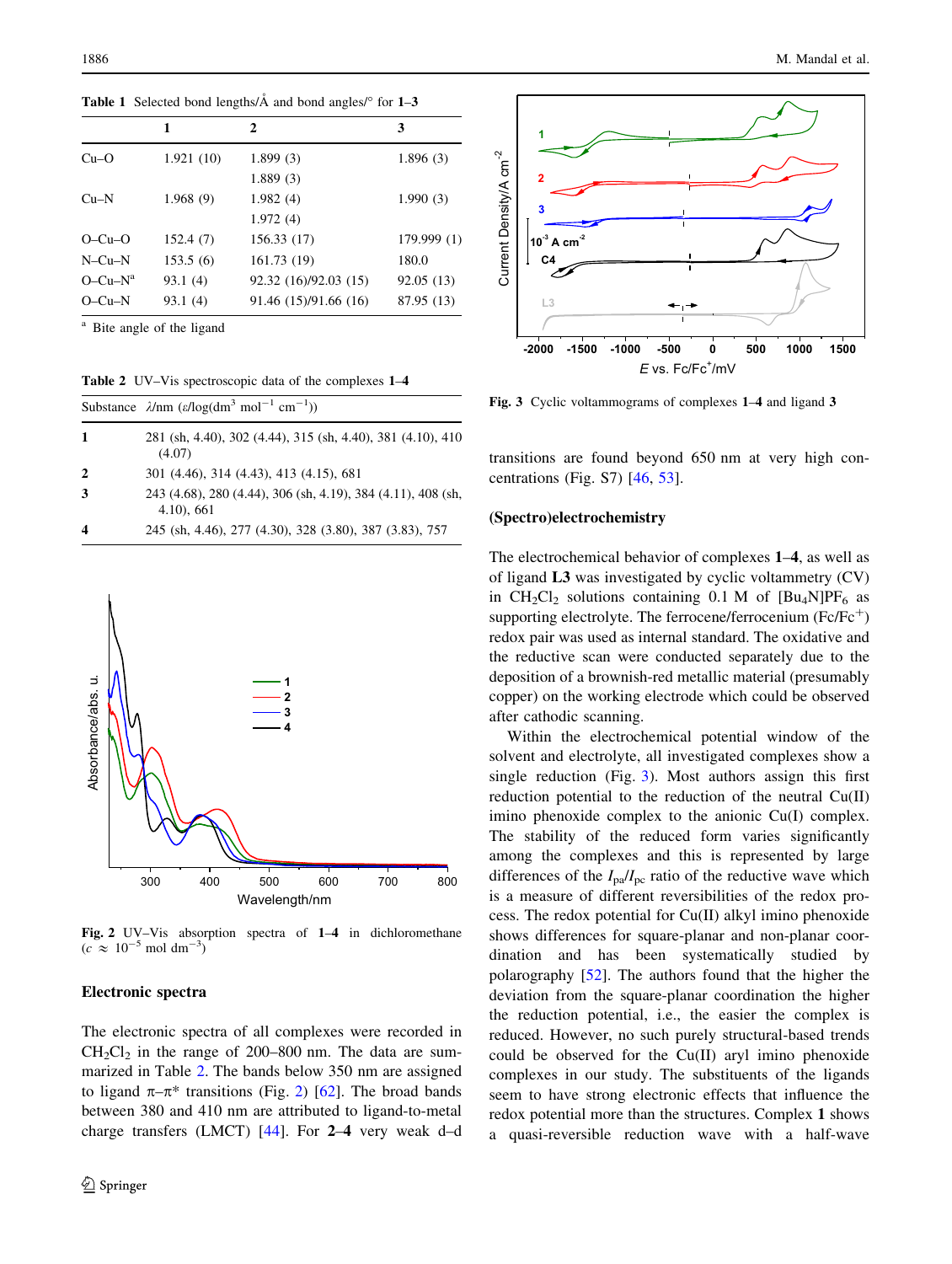| Catalyst       | $E_{\text{red}}[\text{Cu}^{\text{II}}\text{L}_2/\text{Cu}^{\text{I}}\text{L}_2]$<br>$E_{\rm pc}$ | $E_{\frac{1}{2} \text{red}} [\text{Cu}^{\text{II}} \text{L}_{2}/\text{Cu}^{\text{I}} \text{L}_{2}]$<br>$E_{1/2}$ | $E_{\rm ox}$ [Cu <sup>II</sup> L <sub>2</sub> /Cu <sup>II</sup> L <sub>2</sub> <sup>+</sup> ]<br>$E_{\rm a}$ | $E_{\frac{1}{2} \text{ox}}[\text{Cu}^{\text{II}} \text{L}_{2}/\text{Cu}^{\text{II}} \text{L}_{2}^+]$<br>$E_{1/2}$ |
|----------------|--------------------------------------------------------------------------------------------------|------------------------------------------------------------------------------------------------------------------|--------------------------------------------------------------------------------------------------------------|-------------------------------------------------------------------------------------------------------------------|
|                | $\overline{\phantom{0}}$                                                                         | $-1391$                                                                                                          | 546; 869                                                                                                     |                                                                                                                   |
| 2              | -                                                                                                | $-1377$                                                                                                          |                                                                                                              | 503: 813                                                                                                          |
| 3              | $-1457$                                                                                          | $\overline{\phantom{0}}$                                                                                         |                                                                                                              | 1077                                                                                                              |
| $\overline{4}$ | $-1778$                                                                                          | -                                                                                                                | 606; 852                                                                                                     | -                                                                                                                 |

Table 3 Electrochemical properties of 1–4 measured by cyclic voltammetry; potentials are given against the ferrocene/ferrocenium redox couple in mV Estimated error  $\pm 3$  %

potential of  $-1391$  mV vs. Fc/Fc<sup>+</sup> ( $I_{pa}/I_{pc} \sim 0.9$ , Table 3). For complex 2, the oxidative peak of the first reduction potential shows much lower current density, hence the ratio  $I_{pa}/I_{pc}$  cannot be determined reliably. This effect has been observed earlier with similar compounds and has been ascribed to the decomposition of the complexes due to the instability of the singly reduced species via a process of ligand loss and immediate further reduction from Cu(I) to  $Cu(0)$ .

In a recent publication, the oxidation behavior of similar compounds were ascribed to the formation of a phenoxyl radical [\[54](#page-8-0)]. This and further oxidation to a quinine-type oxidation product has been supported by EPR spectroscopy upon chemical oxidation with cerium sulfate for methoxy-substituted imino phenoxide Cu(II) complexes [\[52](#page-8-0)]. Complexes 1, 2, and 4 show similar electrochemical behaviors as described before with different degrees of reversibility of the oxidation reaction [\[52](#page-8-0), [55](#page-8-0)]. The oxidation potential of complex 3 is much higher than for the other complexes (Fig. [3\)](#page-3-0). This observation is in line with the assumption that the oxidation is a ligand based process. Contrary to the other ligands, L3 contains no methyl-substituents but electron-withdrawing bromo-ligands which results in the electron-poorest and hence hardest to oxidize ligand.

Because it is the only compound featuring a reversible reduction, just 1 was further investigated by spectroelectrochemistry, which was performed in dichloroethane (DCE) solution containing  $0.3$  M of  $[Bu_4N]PF_6$  as supporting electrolyte using an optically transparent thin layer electrochemical (OTTLE) cell (Fig. 4). As reported above, Cu(II) is reduced to Cu(I) under reductive conditions. This results in an change of the nature of lowestenergy transition: Cu(I) as a closed-shell  $d^{10}$  ion does not show any d–d or LMCT transitions but metal-to-ligand transition (MLCT) at comparable energies like the LMCTs for Cu(II). Hence, the maximum of the Cu(II) LMCT band at  $\sim$  400 nm bleaches, whereas two new bands form at  $\sim$ 353 and  $\sim$ 456 nm which are typical for an MLCT of Cu(I) compounds bearing aromatic ligands [\[63](#page-9-0), [64\]](#page-9-0).



Fig. 4 Spectro-electrochemistry of complex 1 in 0.3 M DCE vs. Ag/ AgCl (top) and UV–Vis spectra of complex 1 in DCM for comparison (bottom)



#### Polymerization studies

All four complexes were able to initiate the ROP of rac-LA under solvent free conditions generating PLA of moderate molecular weights (5.30–6.04 kg/mol) and relatively high polymer dispersities  $(MWDs = 1.71-1.83,$  Scheme 2). The polymerizations were carried out at  $140^{\circ}$ C in a ratio of 200:1 (rac-LA:catalyst). The results are summarized in Table [4](#page-5-0). The appearances of broader MWDs could be partly explained by transesterification during the polymerization process [[65,](#page-9-0) [66\]](#page-9-0), as well as the slow initiation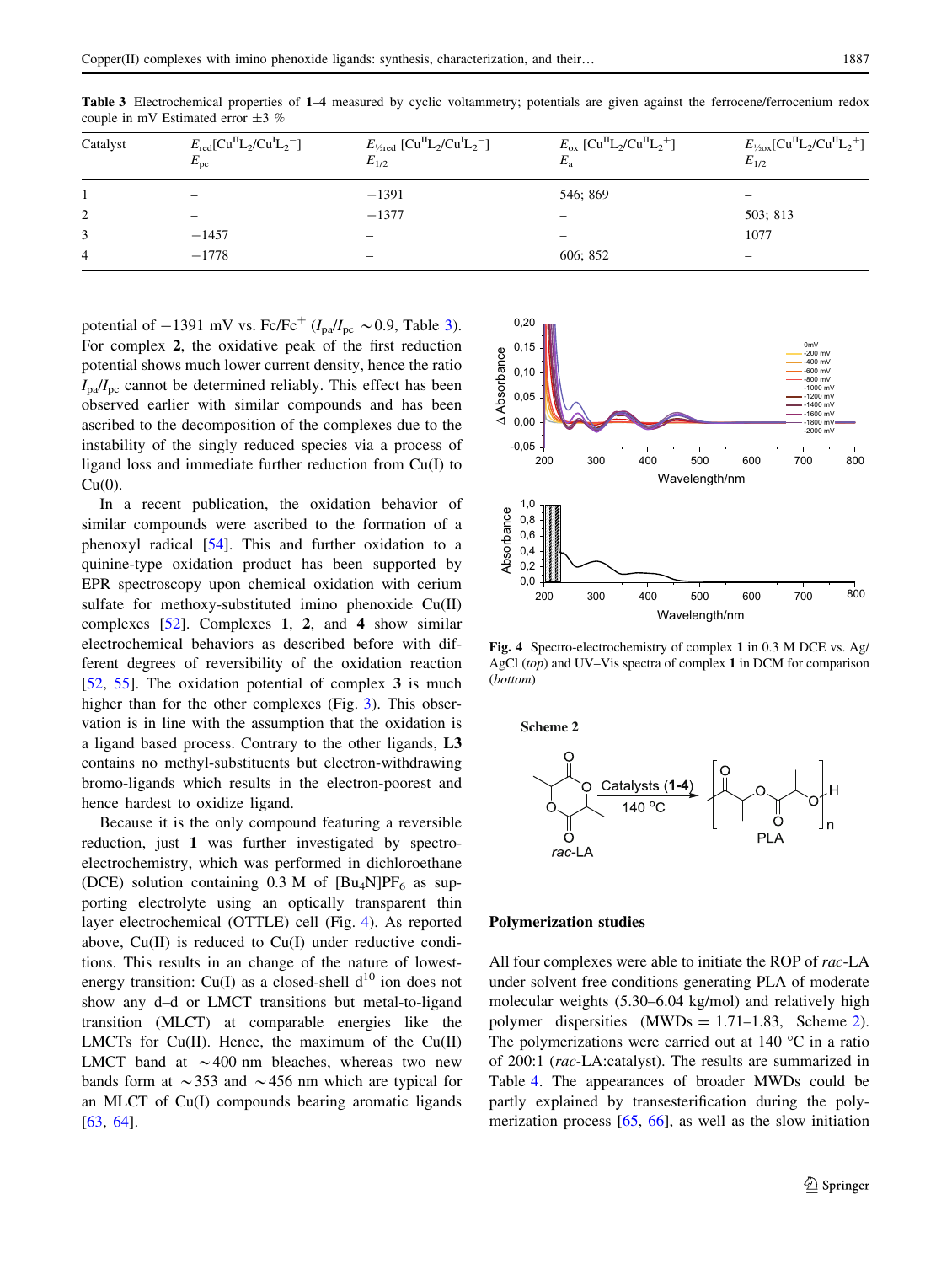| Entry | Catalyst | Yield/% | $M_{\rm n}^{\rm obs}$ /kg mol $^{-1a}$ | $M_{\rm w}/M_{\rm n}$ | $k_{\rm app}/\times 10^{-3}$ min <sup>-1b</sup> |
|-------|----------|---------|----------------------------------------|-----------------------|-------------------------------------------------|
|       |          | 94      | 5.45                                   | 1.78                  | 9.361                                           |
| 2     |          | 95      | 5.76                                   | 1.75                  | 10.58                                           |
| 3     |          | 93      | 5.30                                   | 1.83                  | 7.562                                           |
| 4     |          | 95      | 6.04                                   | 1.71                  | 12.78                                           |
|       |          |         |                                        |                       |                                                 |

<span id="page-5-0"></span>Table 4 Polymerization data for rac-LA using  $1-4$  in 200:1 ratio (rac-LA:catalyst) at 140 °C

Measured by GPC at 60 $\degree$ C in DMF relative to polystyrene standards

<sup>b</sup> As measured from the NMR study

rates in comparison with a fast propagation. Steric and electronic properties of the ligands affect the catalytic efficiency. Complex 4 is the only one in this series with a benzyl and not an aryl group bound to the imine nitrogen atom, thus rendering the metal center less sterically hindered. Therefore, rac-LA can approach readily towards the metal center, thereby appeared to be the best catalyst amongst the complexes investigated in this study. As the activities of all catalysts were found to be very low under bulk condition compared to published reports using copper complexes [\[34–36](#page-8-0)], further polymerizations in solution were not carried out. The low activity might be due to the fact that the Cu(II) atoms are coordinatively saturated in the presented complexes. Both accepted polymerization mechanisms, the coordination-insertion and the monomeractivated mechanism, involve the coordination of the carboxylate oxygen atom to the metal atom of the catalyst [\[67](#page-9-0)]. Although it is known that  $Cu(II)$  is capable of forming five-coordinate square-pyramidal complexes, the tendency to coordinate an additional donor atom of a substrate molecule seems to be low. Furthermore, the complexes seem to be rather stable. Therefore, the formation of a reactive intermediate with a coordinatively unsaturated metal atom by ligand dissociation is unlikely.

The polymerization kinetics of rac-LA in 200:1 ratio  $([rac-LA]_0:[Cat]_0)$  using complexes 1–4 were investigated by monitoring the reaction via <sup>1</sup>H NMR spectroscopy. Aliquots of the reaction mixtures were taken out at regular time intervals and the percentage conversion of unreacted monomer to polymer was measured by comparing the peaks at 4.99–5.06 ppm (unreacted monomer) and 5.11–5.25 (polymer). The plot of %-conversion of rac-LA against time described a sigmoid curve (Fig. 5, left). The plot of  $ln([LA]_0/[LA]_t)$  vs. time exhibited a good linear relation and indicates that the polymerization proceeds with first order dependence on monomer concentration (Fig. 5, right). The values of the apparent rate constant  $(k<sub>apo</sub>)$  for *rac*-LA polymerization catalyzed by 1–4 were evaluated from the slope of these regression lines and are found to be  $9.36 \times 10^{-3}$ ,  $10.6 \times 10^{-3}$ ,  $7.56 \times 10^{-3}$ , and  $12.8 \times 10^{-3}$  min<sup>-1</sup> for **1-4**, respectively. The polymerization rate is fastest for 4 and slowest for 3.



Fig. 5 rac-LA conversion vs. time (top) and  $ln([LA]<sub>0</sub>/[LA]<sub>t</sub>)$  vs. time plot (*bottom*) using 1–4:  $[rac{\text{L}}{2}]_0$ :  $[Cat]_0 = 200$ :1 at 140 °C

# **Conclusion**

In summary, we have synthesized four new copper $(II)$ complexes containing imino phenoxide ligands. These compounds were characterized by spectroscopy (IR, UV– Vis), mass spectrometry, single crystal X-ray crystallography, electrochemistry, and elemental analysis. All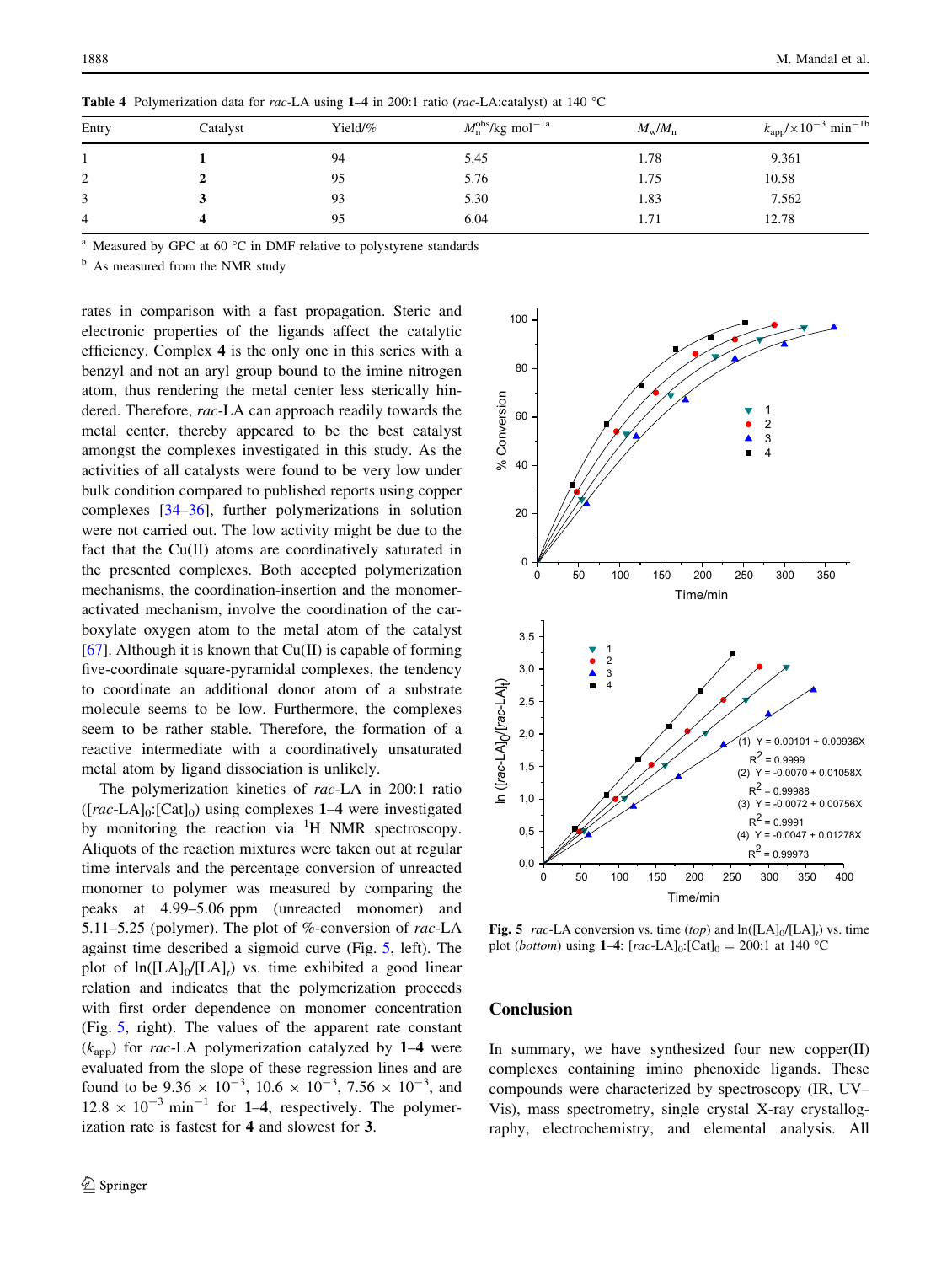complexes feature a metal-based reduction from Cu(II) to Cu(I) and a ligand-centered oxidation. Only for complex 1, the reduction is quasi-reversible, whereas oxidation of all complexes is irreversible. All complexes exhibited low activity towards the ROP of rac-LA in comparison to the literature reported protocols using Cu(II) complexes. The catalytic activity of 4 was found to be highest.

## Experimental

All manipulations were carried out in an atmosphere of dry nitrogen using standard Schlenk techniques.  $CDCl<sub>3</sub>$  used for NMR spectral measurements was dried over calcium hydride for 48 h, distilled and stored in a glove box. IR spectroscopy was performed on a Shimadzu IRAffinity-1 FTIR spectrophotometer that was equipped with a Specac Golden Gate $^{TM}$  single-reflection diamond ATR accessory. Mass spectra were collected on a Finnigan LCQ DecaXP<sup>Plus</sup> Ion Trap Mass spectrometer with an ESI ion source. Elemental analyses were carried out at the Institute for Chemical Technology of Organic Materials at JKU. For photophysical characterization, spectroscopic grade solvents were used throughout all measurements. Absorption spectra were recorded with a Varian Cary 300 or 50 spectrophotometer. All  $\varepsilon$  values are given in dm<sup>3</sup> mol<sup>-1</sup> cm<sup>-1</sup>. Cyclic voltammetry (CV) experiments were carried out under inert conditions in a glovebox using an Eco Autolab potentiostat with a self-made three-electrode cell consisting of a BASi platinum working electrode, a platinum wire as a counter electrode and a silver/silver chloride quasi-reference electrode. The Pt working electrode was polished with 0.1 mm alumina powder and washed with dilute  $HNO<sub>3</sub>$  and double distilled water. The complexes were dissolved in dichloromethane with 0.1 M tetrabutylammonium hexafluorophosphate  $(TBAPF_6)$  as the supporting electrolyte. Scanning rates of 50–200 mV/s were applied. Ferrocene was employed as internal standard for potential referencing, and the potentials were subsequently referenced vs. SCE accordingly [[68\]](#page-9-0). Cyclic voltammograms of all complexes were recorded in the potential range of  $+1.6$  to  $-1.6$  V. Spectro-electrochemistry was performed in a thin layer OTTLE cell [[69\]](#page-9-0) with a platinum working electrode, a platinum wire as a counter electrode, and a silver reference electrode. The corresponding UV–Vis absorption spectra were collected with a Jasco V670 Spectrometer.

## **Materials**

Dichloromethane was dried and distilled over  $K_2CO_3$ , and methanol was dried and distilled over Na.  $Cu(OAc)<sub>2</sub>·2H<sub>2</sub>O$ was purchased from Sigma-Aldrich and used without further purification. rac-LA was purchased from SigmaAldrich and sublimed under a nitrogen atmosphere repeatedly for further purification and stored in a glove box. All other solvents and reagents were commercially available and used as received. Ligands L1–L4 were prepared according to literature reported procedures [[56](#page-8-0), [57](#page-9-0)].

## Synthesis of complexes 1–4

General procedure for the synthesis of 1–4: a methanolic solution  $(20 \text{ cm}^3)$  of the Schiff base  $(1 \text{ mmol})$  and copper acetate  $(0.5 \text{ mmol})$  in 10 cm<sup>3</sup> methanol were mixed thoroughly and the mixture was heated under reflux for 2 h and then cooled to room temperature. After filtration the resulting solution was evaporated to dryness and the residue was recrystallized from dichloromethane.

Bis[2-[(4-methoxyphenyl)iminomethyl]-4,6-dimethylphenolato- $\kappa^2 N$ , $O^I$ ]copper(II) (1, C<sub>32</sub>H<sub>32</sub>CuN<sub>2</sub>O<sub>4</sub>) Yield 0.08 g (81 %); ESI–MS:  $m/z$  calculated for  $C_{32}H_{32}$ .  $CuN<sub>2</sub>O<sub>4</sub>Na$  ([M+Na]<sup>+</sup>) 594.17, found 594.33; IR (ATR):  $\bar{v} = 1619$  (-CH=N), 1506 (Ar-OMe) cm<sup>-1</sup>.

Bis[2-[(4-methoxyphenyl)iminomethyl]-4-methyl-6-(tertbutyl)phenolato- $\kappa^2 N, O^1$ ]copper(II) (2, C<sub>38</sub>H<sub>44</sub>CuN<sub>2</sub>O<sub>4</sub>) Yield 0.07 g (82 %); ESI-MS:  $m/z$  calculated for  $C_{38}H_{44}$ .  $CuN<sub>2</sub>O<sub>4</sub>Na$  ([M+Na]<sup>+</sup>) 678.30, found 678.40; IR (ATR):  $\bar{v} = 1616$  (-CH=N), 1506 (Ar-OMe) cm<sup>-1</sup>.

Bis[2,4-dibromo-6-[(2,6-diisopropylphenyl)iminomethyl]phenolato- $\kappa^2 N, O^1$ ]copper(II)  $(3, C_{38}H_{40}Br_4CuN_2O_2)$ 

Yield 0.07 g (80 %); ESI-MS:  $m/z$  calculated for  $C_{38}H_{41}$ .  $Br_4CuN_2O_2$  ( $[M+H]^+$ ) 935.93, found 935.13; IR (ATR):  $\bar{v} = 1606$  (–CH=N) cm<sup>-1</sup>.

Bis[2-[(4-methoxybenzyl)iminomethyl]-4-methyl-6-(tertbutyl)phenolato- $\kappa^2 N, O^1$ ]copper(II) (4, C<sub>40</sub>H<sub>48</sub>CuN<sub>2</sub>O<sub>4</sub>) Yield 0.06 g (83 %); ESI-MS:  $m/z$  calculated for C<sub>40</sub>H<sub>48</sub>. CuN<sub>2</sub>O<sub>4</sub>Na ( $[M+Na]^+$ ) 706.29, found 706.33; IR (ATR):  $\bar{v} = 1620$  (-CH=N), 1513 (Ar-OMe) cm<sup>-1</sup>.

## X-ray structure determination of complexes 1–4

Suitable single crystals for X-ray diffraction were obtained for all four compounds under ambient conditions from concentrated dichloromethane solution of the respective compounds over a period of 7 days. Diffraction data were collected on a Bruker Smart X2S diffractometer operating with Mo K $\alpha$  radiation ( $\lambda = 0.71073$  Å). The structures were solved by direct methods (SHELXS-97) [[70,](#page-9-0) [71](#page-9-0)] and refined by full-matrix least squares on  $F^2$  (SHELXL-97) [\[72](#page-9-0), [73](#page-9-0)]. The H atoms were calculated geometrically, and a riding model was applied in the refinement process. These data were deposited with CCDC with the following numbers: CCDC 1448157–1448160 and can be obtained free of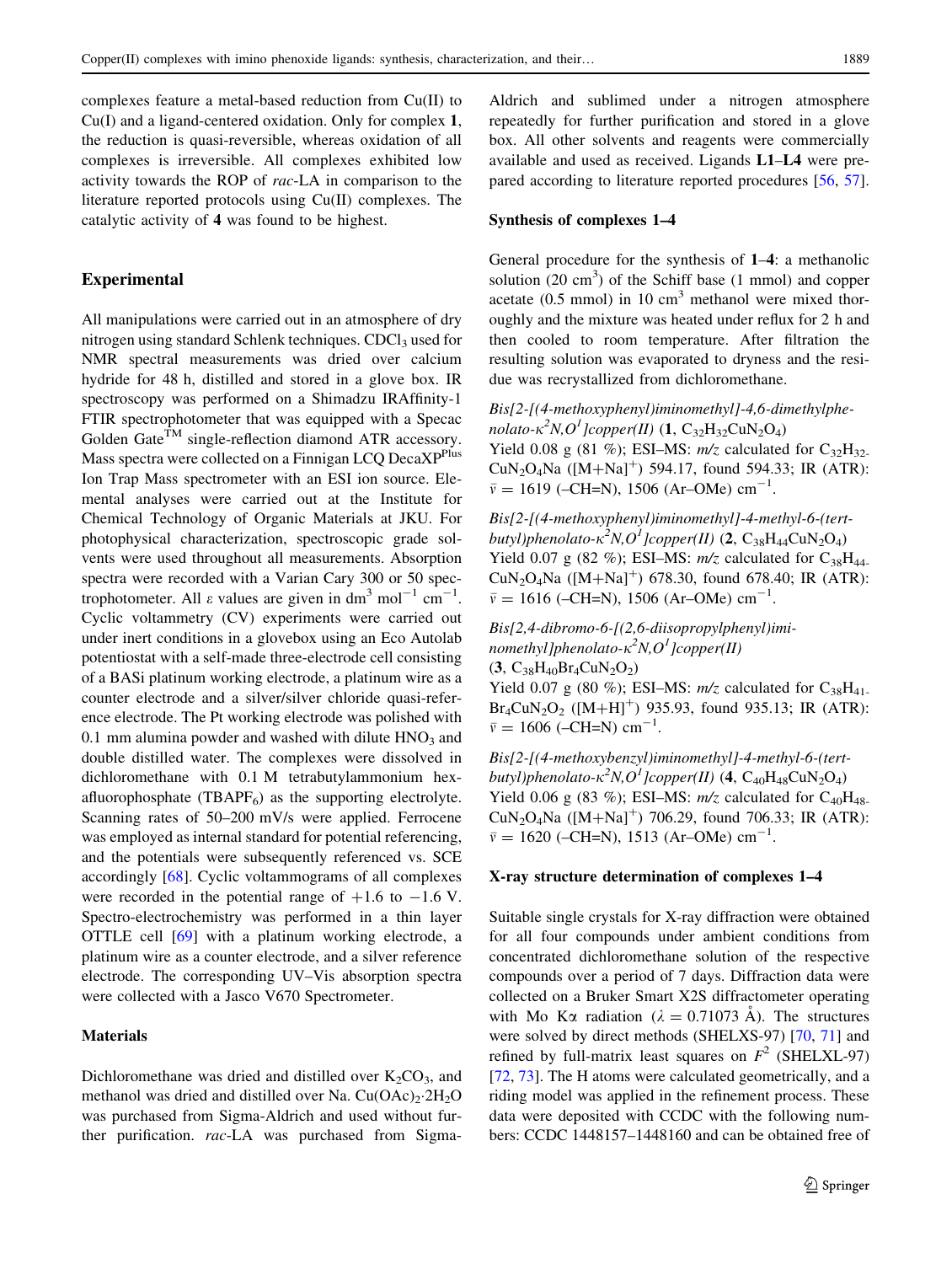<span id="page-7-0"></span>Table 5 Crystal data for the structures of  $1-3$ 

| Compound                       | 1                      | $\overline{2}$         | 3                          |
|--------------------------------|------------------------|------------------------|----------------------------|
| Empirical formula              | $C_{32}H_{32}CuN_2O_4$ | $C_{38}H_{44}CuN_2O_4$ | $C_{38}H_{40}Br_4CuN_2O_2$ |
| Formula weight                 | 572.14                 | 656.29                 | 939.90                     |
| Crystal system                 | Orthorhombic           | Monoclinic             | Triclinic                  |
| Space group                    | Fdd2                   | C2/c                   | $P\bar{1}$                 |
| Temp/K                         | 300                    | 300                    | 300                        |
| $a/\AA$                        | 34.075 (2)             | 14.640(2)              | 9.3893(8)                  |
| $b/\AA$                        | 12.3830(9)             | 29.944(3)              | 9.4713 (10)                |
| $c/\text{\AA}$                 | 13.3134 (10)           | 17.637(2)              | 12.4322 (13)               |
| $\alpha/^\circ$                | 90                     | 90                     | 112.224(3)                 |
| $\beta$ /°                     | 90                     | 114.285(4)             | 95.405(3)                  |
| $\gamma$ /°                    | 90                     | 90                     | 99.214(3)                  |
| $V/\AA$ <sup>3</sup>           | 5617.6 (7)             | 7047.5 (16)            | 995.65 (17)                |
| Ζ                              | 8                      | 8                      | 1                          |
| $D_{\rm calc}/g~{\rm cm}^{-3}$ | 1.353                  | 1.237                  | 1.568                      |
| Refins collected               | 17380                  | 63378                  | 18297                      |
| Indep. refins                  | 2016                   | 8153                   | 3517                       |
| Obs. reflns $[I > 2\sigma(I)]$ | 1931                   | 3619                   | 2801                       |
| Param. refin./restr.           | 181/1                  | 417/0                  | 218/0                      |
| Absorption correction          | Multi-scan             | Multi-scan             | Multi-scan                 |
| $R_1$                          | 0.059                  | 0.060                  | 0.0459                     |
| $wR_2$                         | 0.128                  | 0.17                   | 0.128                      |
| <b>CCDC</b>                    | 1448157                | 1448158                | 1448159                    |

charge from the Cambridge Crystallographic Data Centre at [https://summary.ccdc.cam.ac.uk/structure-summary](https://summary.ccdc.cam.ac.uk/structure-summary-form)[form](https://summary.ccdc.cam.ac.uk/structure-summary-form). Crystal data are given in Table 5 and S1.

# General procedure for the bulk polymerization of rac-LA

The polymerizations were performed under solvent free conditions in 200:1 ratio of rac-LA and the complexes with 173 µmol of  $1-4$  and  $5.00$  g of rac-LA (34.7 mmol) under a nitrogen atmosphere in a 50  $\text{cm}^3$  flask. Under stirring, the flask was heated to  $140^{\circ}$ C. Once the monomer melted fully, a rise in viscosity due to the polymerization reaction was observed and finally the stirring ceased. Then the reaction mixture was dissolved into a minimum quantity of  $CH<sub>2</sub>Cl<sub>2</sub>$  and poured into cold methanol. The polymer precipitated immediately and was collected by filtration. The filtered product was dried in vacuum until a constant weight was achieved. Cold methanol was used for the quenching of the polymerization reaction. The formed polymer was filtered and dried in vacuum.

#### Kinetics of rac-LA polymerization

To determine the kinetics of the polymerization of rac-LA, a polymerization reaction in small scale at a temperature of

140 °C under nitrogen atmosphere were carried out. At 200:1 ratio the polymerizations were performed by charging 11.6  $\mu$ mol of  $1-4$  (7 mg of 1, 8 mg of 2, 11 mg of 3, and 8 mg of 4) and 1.00 g of rac-LA (6.94 mmol). Aliquots were taken out at regular time intervals from the glass reactor under argon atmosphere and <sup>1</sup>H NMR spectra were recorded to determine the % conversion of monomer into the corresponding polymer by comparing the methine proton of the unreacted monomer and polymer. Apparent rate constant  $(k<sub>app</sub>)$  were obtained from the slopes of the best fit lines from a plot of  $ln([rac-LA]_0/[rac-LA]_t)$  vs. time.

#### Characterization of polymers

Molecular weights  $(M_n)$  and molecular weight distributions (MWDs) of the polymer samples produced by the ROP of rac-LA were determined using gel permeation chromatography (GPC). GPC was performed on a Viscothek GPCmax instrument using a PFG column from PSS (Mainz, Germany, 300 mm  $\times$  8 mm, 5 µm particle size). The samples were eluted with DMF containing 5 mM LiBr as the mobile phase at a flow rate of  $0.75 \text{ cm}^3 \text{ min}^{-1}$  at 60  $\degree$ C. The molecular weights were calculated relative to polystyrene standards from PSS using a conventional calibration of the refractive index detector. The samples were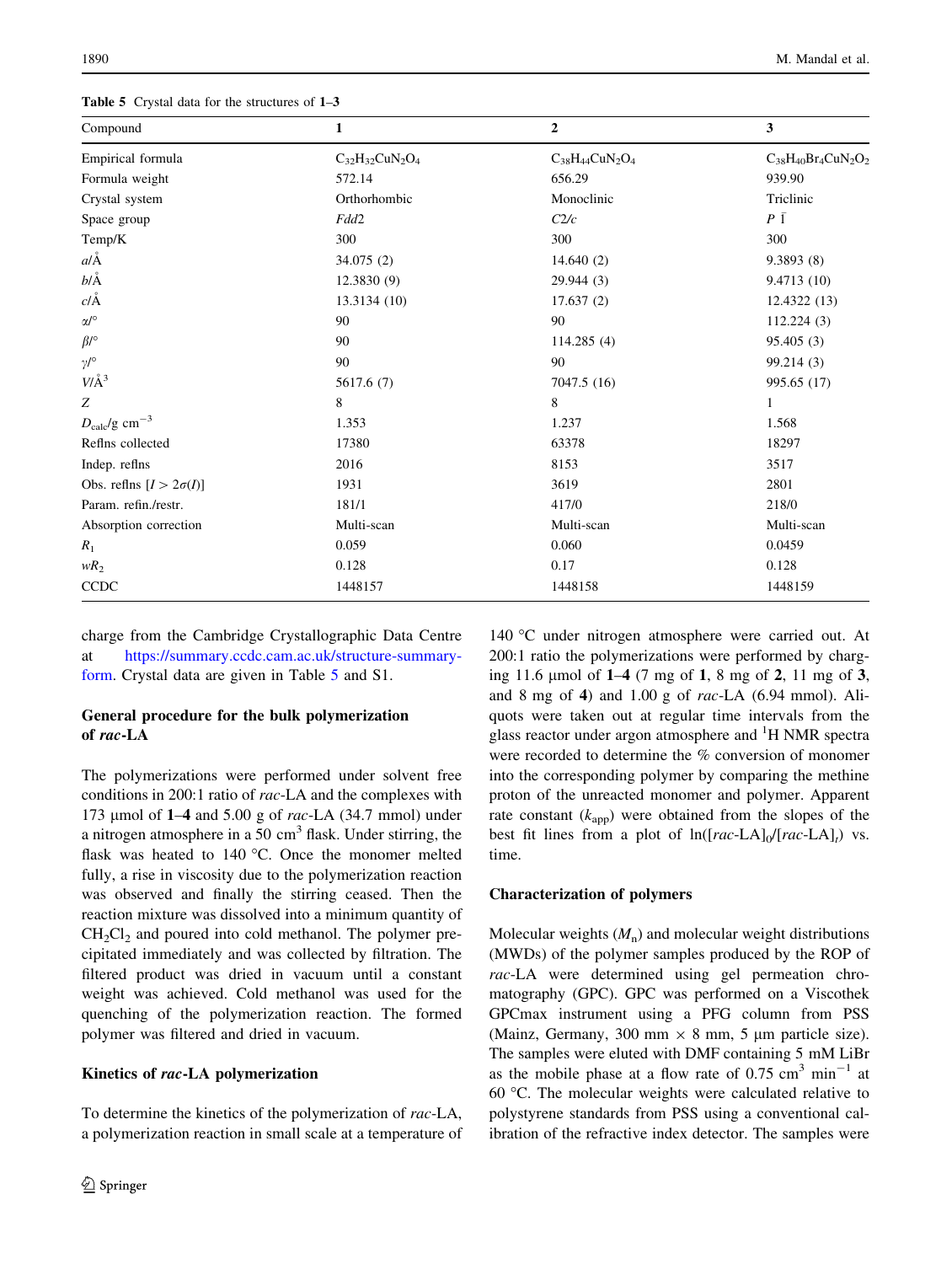<span id="page-8-0"></span>filtered through a nylon microfilter  $(0.2 \text{ nm})$  prior to the measurement.

Acknowledgments Open access funding provided by Johannes Kepler University Linz. M.M. thanks for a scholarship within the framework of Erasmus Mundus Action 2 doctoral exchange program of the European Commission. We thank the JKU and Prof. Knör (JKU) for his generous support of the experimental work. The NMR spectrometers were acquired in collaboration with the University of South Bohemia (CZ) with financial support from the European Union through the EFRE INTERREG IV ETC-AT-CZ program (project M00146, ''RERI-uasb'').

Open Access This article is distributed under the terms of the Creative Commons Attribution 4.0 International License ([http://](http://creativecommons.org/licenses/by/4.0/) [creativecommons.org/licenses/by/4.0/\)](http://creativecommons.org/licenses/by/4.0/), which permits unrestricted use, distribution, and reproduction in any medium, provided you give appropriate credit to the original author(s) and the source, provide a link to the Creative Commons license, and indicate if changes were made.

## References

- 1. Cozzi PG (2004) Chem Soc Rev 33:410
- 2. Hernández-Molina R, Mederos (2003) Compr Coord Chem II 2:411
- 3. Saha TK, Mandal M, Chakraborty D, Ramkumar V (2013) New J Chem 37:949
- 4. Ghosh S, Chakraborty D, Varghese B (2015) Eur Polym J 62:51
- 5. Roymuhury SK, Chakraborty D, Ramkumar V (2015) Dalton Trans 44:10352
- 6. Chakraborty D, Mandal M (2016) A process for the preparation of biopolymers. Indian Pat IN2014KO01271 A, 10 Jun 2016, (2016) Chem Abstr 967690
- 7. Ghosh S, Gowda RR, Jagana R, Chakraborty D (2015) Dalton Trans 44:10410
- 8. Saha TK, Mandal M, Thunga M, Ramkumar V, Chakraborty D (2013) Dalton Trans 42:10304
- 9. Ragauskas AJ, Williams CK, Davison BH, Tschaplinski T (2006) Science 311:484
- 10. Williams CK, Hillmyer MA (2008) Polym Rev 48:1
- 11. Dove AP (2008) Chem Commun 48:6446
- 12. Nicolas J, Mura S, Brambilla D, Mackiewicz N, Couvreur P (2013) Chem Soc Rev 42:1147
- 13. Dechy-Cabaret O, Martin-Vaca B, Bourissou D (2004) Chem Rev 104:6147
- 14. Jerome C, Lecomte P (2008) Adv Drug Deliv Rev 60:1056
- 15. Tschan MJ-L, Brulé E, Haquette P, Thomas CM (2012) Polym Chem 3:836
- 16. Wu J, Yu T-L, Chen C-T, Lin C-C (2006) Coord Chem Rev 250:602
- 17. Drumright RE, Gruber PR, Henton DE (2000) Adv Mater 12:1841
- 18. Mandal M, Chakraborty D (2016) J Polym Sci Part A Polym Chem 54:809
- 19. Mandal M, Chakraborty D, Ramkumar V (2015) RSC Adv 5:28536
- 20. Tsai C-Y, Du H-C, Chang J-C, Huang B-H, Ko B-T, Lin C-C (2014) RSC Adv 4:14527
- 21. Wang L, Poirier V, Ghiotto F, Bochmann M, Cannon RD, Carpentier J-F, Sarazin Y (2014) Macromolecules 47:2574
- 22. Aluthge DC, Patrick BO, Mehrkhodavandi P (2013) Chem Commun 49:4295
- 23. Sauer A, Kapelski A, Fliedel C, Dagorne S, Kol M, Okuda J (2013) Dalton Trans 42:9007
- 24. Dagorne S, Normand M, Kirillov E, Carpentier J-F (2013) Coord Chem Rev 257:1869
- 25. Nie K, Gu W, Yao Y, Zhang Y, Shen Q (2013) Organometallics 32:2608
- 26. Gilding DK, Read AM (1979) Polymer 20:1459
- 27. John A, Katiyar V, Pang K, Shaikh MM, Nanavati H, Ghosh P (2007) Polyhedron 26:4033
- 28. Chen L-L, Ding L-Q, Zeng C, Long Y, Lu X-Q, Song J-R, Fan D-D, Jin W-J (2011) Appl Organomet Chem 25:310
- 29. Gowda RR, Chakraborty D (2011) J Mol Catal A Chem 349:86
- 30. Whitehorne TJJ, Schaper F (2012) Chem Commun 48:10334
- 31. Li C-Y, Hsu S-J, Lin C-L, Tsai C-Y, Wang J-H, Ko B-T, Linand C-H, Huang H-Y (2013) J Polym Sci Part A Polym Chem 51:3840
- 32. Appavoo D, Omondi B, Guzei IA, Wyk JLV, Zinyemba O, Darkwa J (2014) Polyhedron 69:55
- 33. Routaray A, Nath N, Maharana T, Sutar AK (2015) J Macromol Sci Pure Appl Chem 52:444
- 34. Whitehorne TJJ, Schaper F (2013) Inorg Chem 52:13612
- 35. Kwon KS, Cho J, Nayab S, Jeong JH (2015) Inorg Chem Commun 55:36
- 36. Fortun S, Daneshmand P, Schaper F (2015) Angew Chem Int Ed 54:13669
- 37. Wang X, Zhao K-Q, Elsegood MRJ, Prior TJ, Liu X, Wu L, Sanz S, Brechine EK, Redshaw C (2015) RSC Adv 5:57414
- 38. Swierczynski D, Luboradzki R, Dolgonos G, Lipkowski J, Schneider H-J (2005) Eur J Org Chem 6:1172
- 39. Nagels N, Hauchecorne D, Herrebout WA (2013) Molecules 18:6829
- 40. Sundaravel K, Suresh E, Palaniandavar M (2009) Inorg Chim Acta 362:199
- 41. Garnovskii AD, Nivorozhkin AL, Minkin VI (1993) Coord Chem Rev 126:1
- 42. Carlini C, Giaiacopi S, Marchetti F, Pinzino C, Galletti AMR, Sbrana G (2006) Organometallics 25:3659
- 43. Safaei E, Kabir MM, Wojtczak A, Jagličić Z, Kozakiewicz A, Lee Y-I (2011) Inorg Chim Acta 366:275
- 44. Lacroix PG, Averseng F, Malfant I, Nakatani K (2004) Inorg Chim Acta 357:3825
- 45. Upadhyay A, Vaidya S, Venkatasai VS, Jayapal P, Srivastava AK, Shanmugam M, Shanmugam M (2013) Polyhedron 66:87
- 46. Costamagna J, Caruso F, Vargas J, Manriquez V (1998) Inorg Chim Acta 267:151
- 47. Aguilar-Martínez M, Saloma-Aguilar R, Macías-Ruvalcaba N, Cetina-Rosado R, Navarrete-Vázquez A, Gómez-Vidales V, Zentella-Dehesa A, Toscano RA, Hernández-Ortega S, Fernández-G JM (2001) J Chem Soc Dalton Trans: 2346
- 48. Şenol C, Hayvali Z, Dal H, Hökelek T (2011) J Mol Struct 997:53
- 49. Zhang X-L (2010) Z Kristallogr NCS 225:711
- 50. Kasumov VT, Uçar İ, Bulutand A, Köksal F (2007) Z Naturforsch 62b:1133
- 51. Eren T, Kose M, Kurtoglu N, Ceyhan G, McKee V, Kurtoglu M (2015) Inorg Chim Acta 430:268
- 52. Patterson GS, Holm RH (1975) Bioinorg Chem 4:257
- 53. Kasumov VT, Köksal F (2002) Spectrochim Acta Part A 58:2199
- 54. Kasumov VT, Köksal F (2012) Spectrochim Acta Part A 98:207
- 55. Raja KK, Easwaramoorthy D, Rani SK, Rajesh J, Jorapur Y, Thambidurai S, Athappan PR, Rajagopal G (2009) J Mol Catal A Chem 303:52
- 56. Kasumov VT, Köksal F, Sezer A (2005) Polyhedron 24:1203